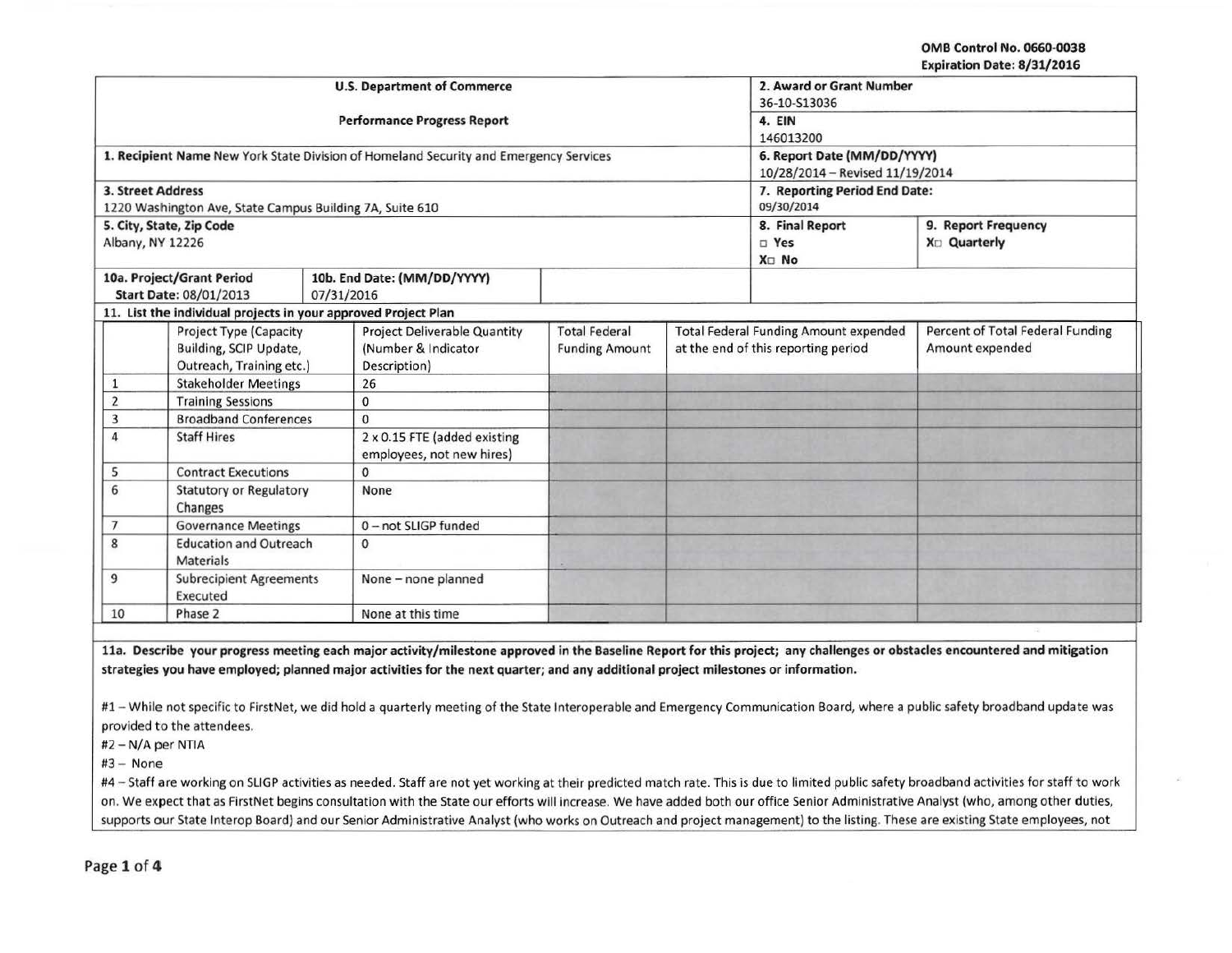new SLIGP hires. They are funded through State funds and will provide match which will be tracked in our Leave and Accural Tracking System (LATS).

#S - We have an executed contract with our outreach contractor and they have been conducting work.

#6 - N/A per NTIA

#7 - Per NTIA, since our governance meetings are not SLIGP funded, this value will be 0 in the progress reports. However, a governance board meeting was held in July.

#8- None have been prepared or distributed yet, however we have developed a draft website design.

#9 - None are planned.

#10 - No Phase 2 activities have been conducted yet. We are waiting further direction from FirstNet and NTIA.

11b. If the project team anticipates requesting any changes to the approved Baseline Report in the next quarter, describe those below. Note that any substantive changes to the Baseline Report must be approved by the Department of Commerce before implementation.

At some point, we will likely need to revisit our list of titles on State match, as well as removing our need for a website development contract (as this will be done internally). Depending on the timing of Phase 2 modifications, this may be done at the same time.

11c. Provide any other information that would be useful to NTIA as it assesses this project's progress.

Due to limited direction from FirstNet on details needed for State outreach, there was limited internal activity during Quarter 5 The State continues to wait for direction from FirstNet on specific details needed for outreach. (E.g. What the network will look like, what the monthly cost will be, what the user base will be (first responders, or first responders plus public works, etc.). During QS we developed a "short form" mobile data usage survey and distribution to stakeholders. We submitted information on this survey to NTIA and received an email confirming that a detailed HSR memo was not required.

11d. Describe any success stories or best practices you have identified. Please be as specific as possible.

None at this time.

12. Personnel

12a. If the project is not fully staffed, describe how any lack of staffing may impact the project's time line and when the project will be fully staffed.

## 12b. Staffing Table

| <b>Job Title</b>             | FTE <sub>%</sub> | Project(s) Assigned                            | Change                               |
|------------------------------|------------------|------------------------------------------------|--------------------------------------|
| <b>SWIC</b>                  | 0.15             | Overall SLIGP and policy oversight and liaison | Continues SLIGP/PSBB<br>Work.        |
| Radio Engineer (#1)          | 0.50             | <b>SLIGP/State FirstNet Primary</b>            | Continues SLIGP/PSBB<br>Work.        |
| Radio Engineer (#2)          | 0.40             | <b>Support SLIGP and FirstNet Activities</b>   | Continues SLIGP/PSBB<br>Work.        |
| <b>Agency Budget Analyst</b> | 0.40             | Supports communication's office budget/fiscal  | <b>Continues SLIGP/PSBB</b><br>Work. |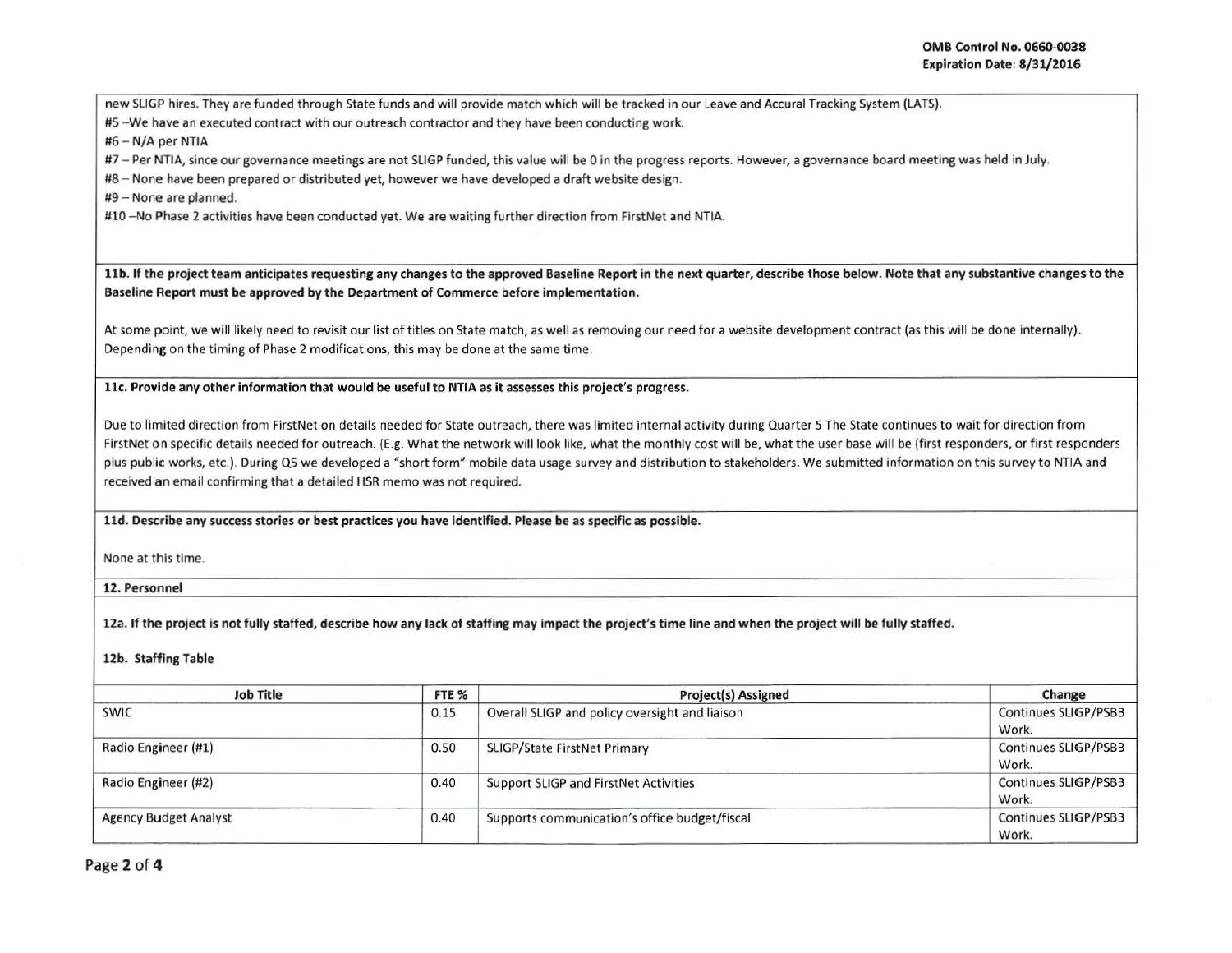## OMB Control No. 0660-0038 Expiration Date: 8/31/2016

| Senior Administrative Analyst                                            |                                                                                                                                       | 0.15                     |                                                                        |                               |                                                               |                   | Supports office activities, including the Interop Board and its working groups |                                                 | Added to staffing table<br>list. (existing<br>employee) |
|--------------------------------------------------------------------------|---------------------------------------------------------------------------------------------------------------------------------------|--------------------------|------------------------------------------------------------------------|-------------------------------|---------------------------------------------------------------|-------------------|--------------------------------------------------------------------------------|-------------------------------------------------|---------------------------------------------------------|
|                                                                          | Senior Administrative Assistant                                                                                                       | 0.15                     |                                                                        |                               |                                                               |                   | Supports office outreach and project management efforts                        |                                                 | Added to staffing table<br>list. (existing<br>employee) |
|                                                                          |                                                                                                                                       |                          |                                                                        | Add Row                       |                                                               | <b>Remove Row</b> |                                                                                |                                                 |                                                         |
|                                                                          | 13. Subcontracts (Vendors and/or Subrecipients)                                                                                       |                          |                                                                        |                               |                                                               |                   |                                                                                |                                                 |                                                         |
|                                                                          | 13a. Subcontracts Table - Include all subcontractors. The totals from this table must equal the "Subcontracts Total" in Question 14f. |                          |                                                                        |                               |                                                               |                   |                                                                                |                                                 |                                                         |
| Name                                                                     | Subcontract Purpose                                                                                                                   | Type<br>(Vendor/Subrec.) | RFP/RFQ<br>Issued<br>(Y/N)                                             | Contract<br>Executed<br>(Y/N) | Start<br>Date                                                 | End<br>Date       | <b>Total Federal</b><br><b>Funds Allocated</b>                                 | <b>Total Matching</b><br><b>Funds Allocated</b> | Project and % Assigned                                  |
| New York<br>State<br>Technology<br>Enterprise<br>Corporation<br>(NYSTEC) | Outreach, project<br>management, support                                                                                              | Vendor                   | Not<br>needed<br>(existing<br>State<br>contract)                       | Y                             | 08/01/<br>2013<br>(*approv<br>ed by<br>OSC<br>03/03/<br>2014) | 07/31/<br>2016    | \$2,013,960.00                                                                 | \$0.00                                          |                                                         |
| TBD<br>(As noted<br>above, this<br>may not be<br>needed).                | Website development                                                                                                                   | Vendor                   | Likely<br>not<br>needed<br>due to<br>existing<br>state IT<br>contracts | N                             |                                                               |                   | \$84,864                                                                       | \$0.00                                          |                                                         |
|                                                                          | 13b. Describe any challenges encountered with vendors and/or subrecipients.                                                           |                          |                                                                        | Add Row                       |                                                               | <b>Remove Row</b> |                                                                                |                                                 |                                                         |

Due to the delay in getting the grant award funds and the approval process for contracts in New York, no subcontracts were awarded in Q1 or Q2. We had expected our main

subcontractor award early in Q2, however the Office of the State Comptroller required a revised contract with lower rates (reflecting a blanket reduction in all contractor rates - not specific to just this award) to be put in place first. This contract was approved in Q3, however it wasn't until Q4 that invoices were paid against this contract. Additionally, it appears we no longer require a separate website development contract, as that is being done in part by our Outreach contractor and in part by State employees in our State Office of Information Technologies Services.

14. Budget Worksheet